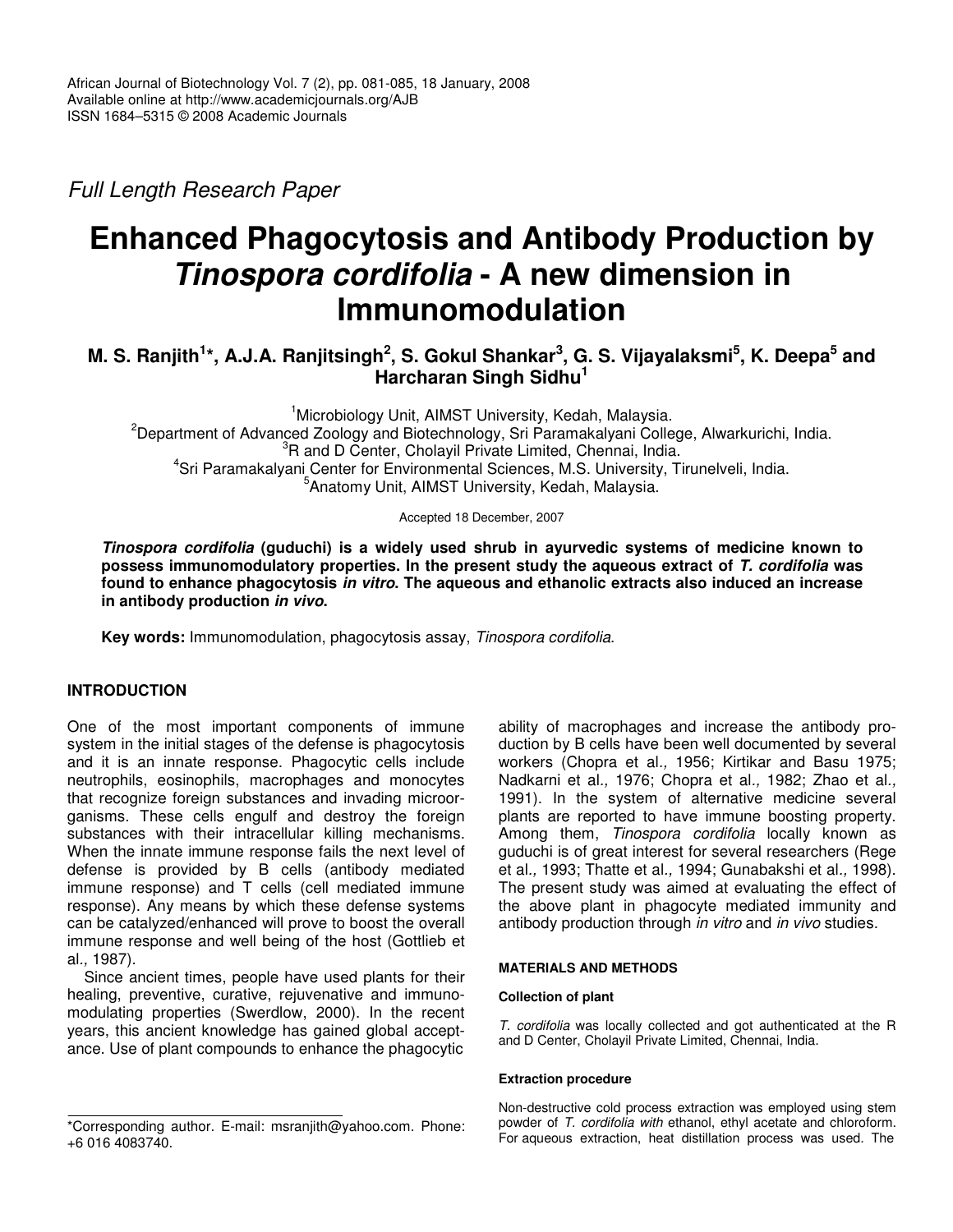crushed semi-dried stem powder of *T. cordifolia* was soaked separately in ethanol, ethyl acetate and chloroform in a ratio of 1:5 solute versus solvent in a conical flask. The entire set up was kept at room temperature for 24 h with intermittent shaking. After 24 h, the mixture was filtered through Whattman No.1 filter paper and the filtrate was dried to evaporate the solvent. The extract settled at the bottom was used for the experiment at varying concentration. The concentrated extracts were dissolved in dimethyl sulfoxide (DMSO) and used for further tests. In the case of aqueous extraction the stem powder was boiled in water at 1:5 ratio at 100°C for 30 min (Sonia et al*.,* 2000). After 30 min the mixture was filtered and the filtrate was stored in a refrigerator until use.

#### **Phagocytosis assay**

#### **Preparation of macrophage suspension**

Peritoneal exudate was collected from the peritoneal cavity of anaesthetized rats (Vanfurth et al*.,* 1978). The fluid was transferred to a sterile test tube and centrifuged at 500 rpm for 10 min. After removing the supernatant, the pellet was resuspended in 1 ml of cold distilled water along with 1 ml of minimum essential medium (MEM; Hi-media) to destroy the neutrophils. This suspension was centrifuged again for 10 min, the supernatant was removed and the pellet was resuspended in 2 ml of MEM. Total and differential counts of the peritoneal exudate cells were carried out. Recovery of macrophages was approximately 85 - 90%. Viability of cells was determined using a dye exclusion technique and was found to be more than 96%. The final concentration was adjusted to 10<sup>5</sup> cells per ml (Cline, 1973).

#### **Preparation of yeast cell suspension**

*Candida albicans* used in the present study is a clinical isolate from patient with acute vaginal candidiasis (Obtained from Department of Microbiology, The New College, Chennai). This strain was grown in the medium for growth of yeast phase (MGYP). This medium is composed of 0.3% malt extract, 1% glucose, 0.3% yeast extract and 0.5% peptone adjusted to pH 6.4 - 6.8. After incubation in this medium for 24 h at room temperature (28°C - 32°C), the organisms entered the yeast phase. The cells were washed twice in 0.9% saline. The yeast characteristics of *C. albicans* and their viability were checked and verified with a haemocytometer. For this purpose, 0.5 ml of 0.3% trypan blue and 0.1% eosin (3:1) were added to 0.5 ml of the washed cell suspension, mixed well for 10 min and the hemocytometer chamber was filled with this mixture. The yeast cells looked as single spherical cells or attached doublets; the filamentous forms were absent and 98% of yeast cells were viable, as shown by their ability to exclude the dye (Lehrer et al*.,* 1975). The concentration was then adjusted to  $10^8$  yeast cells/ml (Cline, 1973).

#### **Assay system**

The assay system consisted of 0.1 ml of *C. albicans* suspension, 0.3 ml of macrophage suspension, 0.3 ml of MEM and 0.1 ml of pooled serum obtained from normal volunteers with blood group AB. These quantities were selected to facilitate optimal pelleting of organisms with macrophages. The tubes containing the assay system were incubated at 37°C in a carbon dioxide environment for 90 min with the different solvent extracts and aqueous preparation of the plant at different concentrations; 1, 5, 10, 15 and 20 µg/ml. Smears were prepared using the cytocentrifuge, stained with Giemsa and examined by light microscopy under oil-immersion. Appropriate controls were maintained.

Two hundred macrophages were scanned from each of the test and control smears. The cells with ingested candida were counted. This was expressed as percentage phagocytosis. While counting these macrophages with phagocytosed candida, a record of all intracellular forms of candida was maintained. Three forms were observed; (a) yeast cells with homogenous blue cytoplasm, (b) yeast cells with partially or completely decolorized cytoplasm (ghost cells), and (c) filamentous forms which consist of blue staining yeast cell with one (rarely two) bud, denoting germination within the macrophage. With the given incubation length, the filamentous forms constituted less than 8% of total intracellular forms. The "ghost cells" were considered as killed/digested organisms by macrophages. The intracellular killing capacity (ICK) was expressed as the number of ghost cells present per 100 phagocytosed candidae (Rege and Dahanukar, 1993).

#### **Antibody production**

Wistar rats (150 - 200 g) were used for the experiment. Animals were housed under standard conditions of temperature (23±1°C), 12 h light/dark cycle and fed with standard pellet diet (Gold Muhor, Lipton India Ltd.) and water *ad libitum*. The animals were divided into 4 groups consisting of six animals in each group was treated separately with 10 mg/kg body weight of each of the four extracts chosen for the study. Two animals were maintained as control. The extracts at above concentrations were prepared in 5 ml of water and were fed orally to each animal for 14 days.

After 14 days of treatment the Sheep Red Blood Cells (SRBC) (collected in Alsever's solution, were washed three times in large volumes of pyrogen free 0.9% normal saline) at a concentration of 0.5 x 10 $^{9}$  cells/ml was injected. The antibody produced against SRBC in each extract treated group and control was estimated by micro-agglutination test. An equal volume of 0.6% washed SRBC was added to doubling dilutions of sera made in microtiter trays, and the pattern of agglutination was read after the trays had stood at room temperature overnight. For the titration of 2-mercaptoethanol (2-ME) – resistant hemagglutinin, sera were incubated with equal volumes of 0.1 M 2-ME in phosphate-buffered saline at 37°C for 1 h before the addition of SRBC.

## **RESULTS AND DISCUSSION**

Aqueous extract of *T. cordifolia* exhibited boosting of phagocytic ability of macrophage *in vitro* at 5 µg/ml. The above extract did not show any activity at 1 µg/ml and the activity was constant above 5 up to 20 µg/ml. Ethanolic, chloroform and ethyl acetate did not show any activity up to 20 µg/ml and was found to be comparable to the control (Table 1). Treatment with the aqueous and ethanolic extracts of *T. cordifolia* at 10 mg/kg body weight for 14 days significantly increased the antibody production against SRBC in animals when compared to control. Other extracts of the above plant did not show activity (Figures 1 and 2).

Medicinal plants and their compounds have a special place in the maintenance of health and well-being of humans as well as used as therapeutic purposes (Gerzon, 1980; Jardine, 1980; Kinghorn and Balandrin 1993; Wall and Wani 1993; Cragg et al*.,* 1997). *T. cordifolia* has been extensively used in the treatment of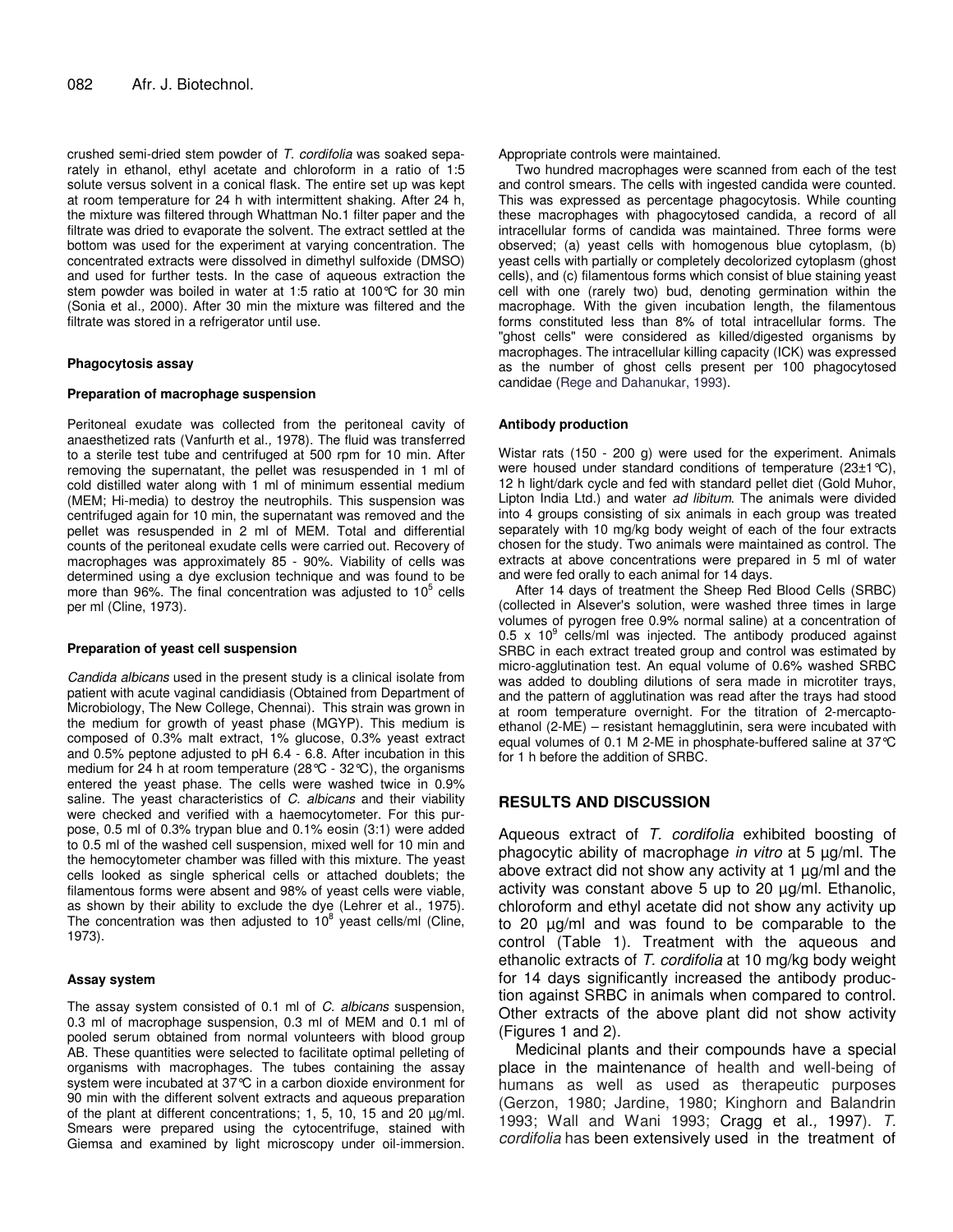|                | Concentration ( $\mu$ g/ml)/the ratio of phagocyte vs. ingested cells (mean $\pm$ SD) |                |                |                |                |                |
|----------------|---------------------------------------------------------------------------------------|----------------|----------------|----------------|----------------|----------------|
| <b>Extract</b> |                                                                                       | 5              | 10             | 15             | 20             | <b>Control</b> |
| Aqueous        | $1:5 \pm 0.06$                                                                        | $1:18 \pm 0.8$ | $1:19 \pm 0.9$ | $1:17+1$       | $1:20 \pm 0.8$ | $1:6 \pm 0.4$  |
| Ethanol        | $1:4 \pm 0.4$                                                                         | $1:6 \pm 0.5$  | $1:5 \pm 0.5$  | $1:8 \pm 0.6$  | $1:5 \pm 0.9$  |                |
| Ethyl acetate  | $1:5 \pm 0.06$                                                                        | $1:7 \pm 0.08$ | $1:7 \pm 0.07$ | $1:6 \pm 0.04$ | $1:5 \pm 0.05$ |                |
| Chloroform     | $1:4 \pm 0.06$                                                                        | $1:6 \pm 0.07$ | $1:4 \pm 0.06$ | $1:5 \pm 0.05$ | $1:7 \pm 0.05$ |                |

**Table 1.** Effect of *Tinospora cordifolia* in boosting phagocytosis against *Candida albicans.*



**Figure 1.** Effect of aqueous and ethanolic extracts of *T. cordifolia* in antibody production.

various types of haematological, hepatic, neurological, diabetic and inflammatory conditions (Bhavmishra, 2002). The immunomodulatory and anti-inflammatory property of *T.cordifolia* has been well documented (Tripathi et al*.,* 1997; Bishayi et al*.,* 2002; Kasture et al*.,* 2001; Subramanian et al*.,* 2002). The present study was aimed at the scientific validation of the immunomodulatory properties of *T. cordifolia*.

In our study, we found that the aqueous extract of *T. cordifolia* was effective in boosting phagocyte mediated immune response *in vitro*. The extract at a concentration of 5 µg/ml showed 200% increase in phagocytic ability of macrophages as compared to control*. T. cordifolia is* reported to benefit the immune system in a variety of ways (Rege et al*.,* 1993; Nagarkatti et al*.,* 1994; Kapil and Sharma 1997).

The alcoholic and aqueous extracts of *T. cordifolia* have been tested successfully for immunomodulatory properties (Thatte et al*.,* 1987; Dahanukar et al*.,* 1988; Thatte and Dahanukar 1989; Rege et al*.,* 1989; Rege et al*.,* 1999; Dikshit et al*.,* 2000; Manjrekar et al*.,* 2000). It has been also observed that extracts of several medicinal plants stimulate the macrophages (Broker and Bhatt 1953, Atal et al*.,* 1986, Thatte et al*.,* 1994). Interestingly in our study, none of the other extracts of the same plant showed above activity. We presume that active compounds responsible for enhancing phagocytosis in *T. cordifolia* may be highly polar in nature and hence present in the aqueous extract. Previous authors have reported similar findings that most of the therapeutic compounds in plants are polar in nature and require polar solvents for their extraction. However, the ethanolic extract failed to record significant activity in our present study. The active principle in *T. cordifolia* includes alkaloids, glycosides, diterpinoid lactones, steroids, sesquiterpenoids, phenolics and aliphatic compounds that may be responsible for the activity (Singh et al*.,* 2003).

To understand whether this plant possesses any other immunomodulatory properties other than phagocytosis we studied its effect on humoral antibody production. The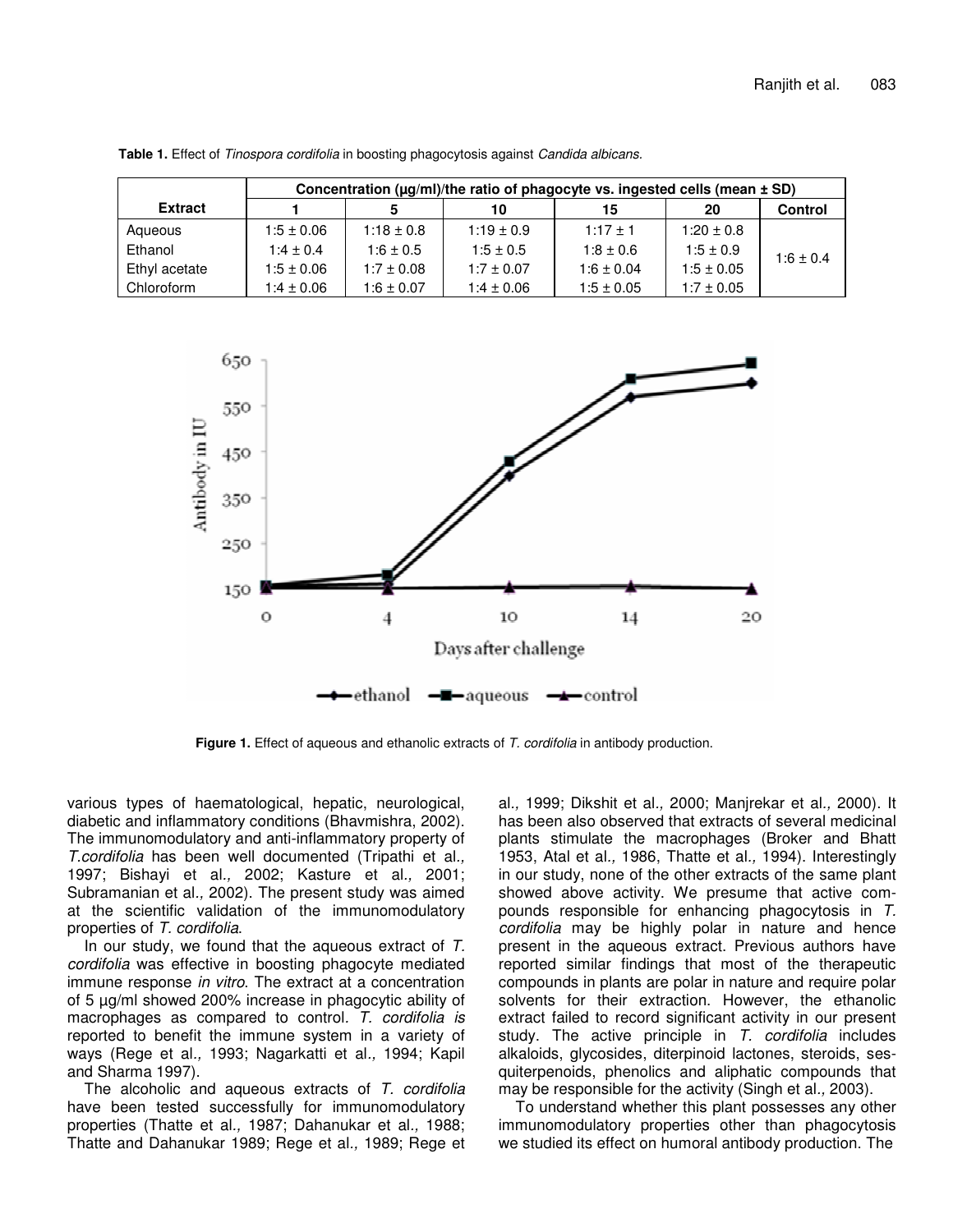

**Figure 2.** Effect of chloroform and ethyl acetate extracts of *T. cordifolia* in antibody production.

study reveals that aqueous and ethanolic extracts of *T. cordifolia* enhanced antibody production when SRBC was used as an antigen. In our present study, we have revalidated the immunomodulatory properties of the extracts of this plant.

Boosting of macrophage mediated innate (nonspecific) immunity coupled with increased antibody production (acquired specific immunity) using a safe plant based compound could emerge as an alternate way in preventing various diseases per se. The present study reveals the multifaceted immunomodulatory potential of *T. cordifolia.* In this era of immunosuppression, steroid treatment, organ transplantation, HIV/AIDS, chemotherapy, etc, there is an inevitable need to judiciously exploit and utilize the immunomodulatory properties of the unique medicinal plants like *T*. *cordifolia* in modern medicine.

#### **REFERENCES**

- Atal CK, Sharma ML, Kaul A, Khajuria A (1986). Immunomodulating agents of plant origin. I: Preliminary screening. J Ethnopharmacol. 18: 133-141.
- Bhavmishra (1929). Sarth Bhavaprakasha, Raghuwanshi Prakashan 1 Edition, p. 109.
- Bishayi B, Roychowdhury S, Ghosh S, Sengupta M (2002). Hepatoprotective and immunomodulatory properties of *Tinospora* cordifolia in CCl4 intoxicated mature albino rats. J. Toxicol. Sci. 27: 139-146.
- Broker R, Bhatt JV (1953). Symposium on antibacterial substances from soil, plants and other sources. XV. Phagocytic coefficient as a measure for evaluating plant antibiotics. Indian J. Pharm. 15: 309- 310.
- Chopra RN, Chopra LC, Handa KD, Kapur LD (eds) (1982). Indigenous Drugs of India. 2nd ed. Kolkata: M/S Dhar VN & Sons.
- Chopra RN, Nayar SL, Chopra IC (eds) (1956). Glossary of Indian Medicinal plants. New Delhi: CSIR.
- Cline MJ (1973). A new white cell test which measures individual phagocyte function in mixed leucocyte population. J. Lab. Clin. Med., 81: 3111-3116.
- Cragg GM, Newman DJ, Snader KM (1997). Natural products in drug discovery and development. J. Nat. Prod., 60: 52-60.
- Dahanukar SA, Thatte UM, Pai N, More PB, Karandikar SM, (1988). Immunotherapeutic modification by *Tinospora cordifolia* of abdominal sepsis induced by caecal ligation in rats. Indian J. Gastroenterol. 7: 21-23.
- Dikshit V, Damre AS, Kulkarni KR, Gokhale A, Saraf MN (2000). Preliminary screening of imunocin for immunomodulatory activity. Indian J. Pharm. Sci. 62: 257.
- Gerzon K (1980). Anticancer Agents Based on Natural Product Models, ed. by Cassady JM, Douros JD, Academic Press, New York, pp. 271-317.
- Gottlieb AA, Gottlieb MS, Scholes VE (1987). Reconstitution of immune function in AIDS/ARC. Medicine from plant sources. Concepts Immunopathol., 4: 261-274.
- Gunabakshi DN, Sensarma P, Pal DC (1998). Medicinal Plants of India,